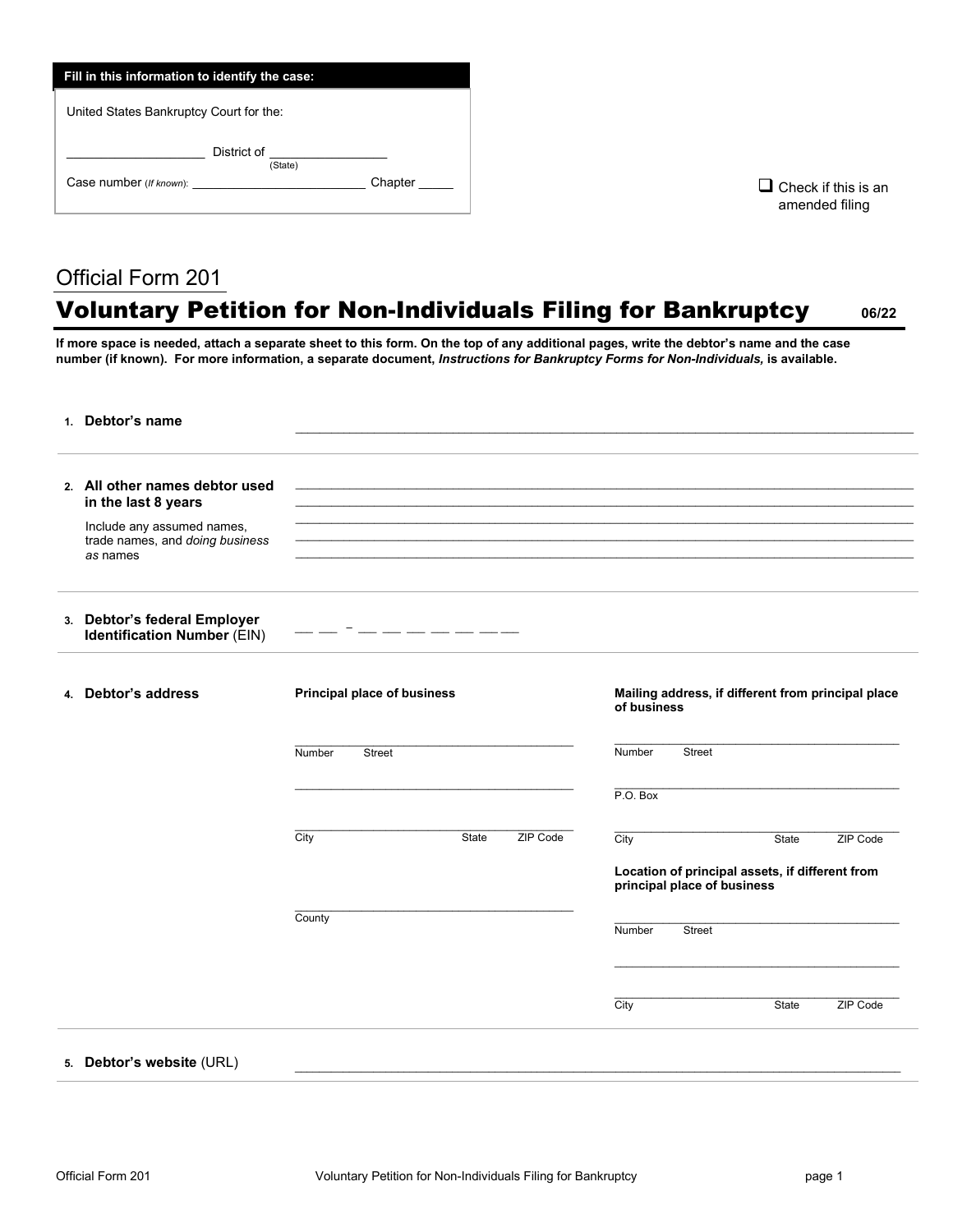Name

Debtor \_\_\_\_\_\_\_\_\_\_\_\_\_\_\_\_\_\_\_\_\_\_\_\_\_\_\_\_\_\_\_\_\_\_\_\_\_\_\_\_\_\_\_\_\_\_\_\_\_\_\_\_\_\_\_ Case number (*if known*)\_\_\_\_\_\_\_\_\_\_\_\_\_\_\_\_\_\_\_\_\_\_\_\_\_\_\_\_\_\_\_\_\_\_\_\_\_

|  | 6. Type of debtor                                                                                                                                                                                                                           | $\Box$ Corporation (including Limited Liability Company (LLC) and Limited Liability Partnership (LLP))<br>$\Box$ Partnership (excluding LLP)                                                                                                                                                                                                                                                                                                                                                                                 |  |  |  |  |
|--|---------------------------------------------------------------------------------------------------------------------------------------------------------------------------------------------------------------------------------------------|------------------------------------------------------------------------------------------------------------------------------------------------------------------------------------------------------------------------------------------------------------------------------------------------------------------------------------------------------------------------------------------------------------------------------------------------------------------------------------------------------------------------------|--|--|--|--|
|  |                                                                                                                                                                                                                                             | $\Box$ Other. Specify:                                                                                                                                                                                                                                                                                                                                                                                                                                                                                                       |  |  |  |  |
|  | 7. Describe debtor's business                                                                                                                                                                                                               | A. Check one:                                                                                                                                                                                                                                                                                                                                                                                                                                                                                                                |  |  |  |  |
|  |                                                                                                                                                                                                                                             | Health Care Business (as defined in 11 U.S.C. § 101(27A))                                                                                                                                                                                                                                                                                                                                                                                                                                                                    |  |  |  |  |
|  |                                                                                                                                                                                                                                             | □ Single Asset Real Estate (as defined in 11 U.S.C. § 101(51B))                                                                                                                                                                                                                                                                                                                                                                                                                                                              |  |  |  |  |
|  |                                                                                                                                                                                                                                             | $\Box$ Railroad (as defined in 11 U.S.C. § 101(44))                                                                                                                                                                                                                                                                                                                                                                                                                                                                          |  |  |  |  |
|  |                                                                                                                                                                                                                                             | Stockbroker (as defined in 11 U.S.C. § 101(53A))                                                                                                                                                                                                                                                                                                                                                                                                                                                                             |  |  |  |  |
|  |                                                                                                                                                                                                                                             | Commodity Broker (as defined in 11 U.S.C. § 101(6))                                                                                                                                                                                                                                                                                                                                                                                                                                                                          |  |  |  |  |
|  |                                                                                                                                                                                                                                             | □ Clearing Bank (as defined in 11 U.S.C. § 781(3))                                                                                                                                                                                                                                                                                                                                                                                                                                                                           |  |  |  |  |
|  |                                                                                                                                                                                                                                             | $\Box$ None of the above                                                                                                                                                                                                                                                                                                                                                                                                                                                                                                     |  |  |  |  |
|  |                                                                                                                                                                                                                                             | B. Check all that apply:                                                                                                                                                                                                                                                                                                                                                                                                                                                                                                     |  |  |  |  |
|  |                                                                                                                                                                                                                                             | $\Box$ Tax-exempt entity (as described in 26 U.S.C. § 501)                                                                                                                                                                                                                                                                                                                                                                                                                                                                   |  |  |  |  |
|  |                                                                                                                                                                                                                                             | Investment company, including hedge fund or pooled investment vehicle (as defined in 15 U.S.C.<br>$$80a-3)$                                                                                                                                                                                                                                                                                                                                                                                                                  |  |  |  |  |
|  |                                                                                                                                                                                                                                             | Investment advisor (as defined in 15 U.S.C. $\S$ 80b-2(a)(11))                                                                                                                                                                                                                                                                                                                                                                                                                                                               |  |  |  |  |
|  |                                                                                                                                                                                                                                             |                                                                                                                                                                                                                                                                                                                                                                                                                                                                                                                              |  |  |  |  |
|  |                                                                                                                                                                                                                                             | C. NAICS (North American Industry Classification System) 4-digit code that best describes debtor. See<br>http://www.uscourts.gov/four-digit-national-association-naics-codes                                                                                                                                                                                                                                                                                                                                                 |  |  |  |  |
|  |                                                                                                                                                                                                                                             |                                                                                                                                                                                                                                                                                                                                                                                                                                                                                                                              |  |  |  |  |
|  | 8. Under which chapter of the<br><b>Bankruptcy Code is the</b>                                                                                                                                                                              | Check one:                                                                                                                                                                                                                                                                                                                                                                                                                                                                                                                   |  |  |  |  |
|  | debtor filing?                                                                                                                                                                                                                              | $\Box$ Chapter 7                                                                                                                                                                                                                                                                                                                                                                                                                                                                                                             |  |  |  |  |
|  |                                                                                                                                                                                                                                             | $\Box$ Chapter 9                                                                                                                                                                                                                                                                                                                                                                                                                                                                                                             |  |  |  |  |
|  | A debtor who is a "small business"                                                                                                                                                                                                          | $\Box$ Chapter 11. Check all that apply:                                                                                                                                                                                                                                                                                                                                                                                                                                                                                     |  |  |  |  |
|  | debtor" must check the first sub-<br>box. A debtor as defined in<br>$\S$ 1182(1) who elects to proceed<br>under subchapter V of chapter 11<br>(whether or not the debtor is a<br>"small business debtor") must<br>check the second sub-box. | $\Box$ The debtor is a small business debtor as defined in 11 U.S.C. § 101(51D), and its<br>aggregate noncontingent liquidated debts (excluding debts owed to insiders or<br>affiliates) are less than \$3,024,725. If this sub-box is selected, attach the most<br>recent balance sheet, statement of operations, cash-flow statement, and federal<br>income tax return or if any of these documents do not exist, follow the procedure in<br>11 U.S.C. § 1116(1)(B).                                                       |  |  |  |  |
|  |                                                                                                                                                                                                                                             | $\Box$ The debtor is a debtor as defined in 11 U.S.C. § 1182(1), its aggregate<br>noncontingent liquidated debts (excluding debts owed to insiders or affiliates) are<br>less than \$7,500,000, and it chooses to proceed under Subchapter V of<br><b>Chapter 11.</b> If this sub-box is selected, attach the most recent balance sheet,<br>statement of operations, cash-flow statement, and federal income tax return, or if<br>any of these documents do not exist, follow the procedure in 11 U.S.C.<br>$\S$ 1116(1)(B). |  |  |  |  |
|  |                                                                                                                                                                                                                                             | $\Box$ A plan is being filed with this petition.                                                                                                                                                                                                                                                                                                                                                                                                                                                                             |  |  |  |  |
|  |                                                                                                                                                                                                                                             | $\Box$ Acceptances of the plan were solicited prepetition from one or more classes of<br>creditors, in accordance with 11 U.S.C. § 1126(b).                                                                                                                                                                                                                                                                                                                                                                                  |  |  |  |  |
|  |                                                                                                                                                                                                                                             | $\Box$ The debtor is required to file periodic reports (for example, 10K and 10Q) with the<br>Securities and Exchange Commission according to § 13 or 15(d) of the Securities<br>Exchange Act of 1934. File the Attachment to Voluntary Petition for Non-Individuals Filing<br>for Bankruptcy under Chapter 11 (Official Form 201A) with this form.                                                                                                                                                                          |  |  |  |  |
|  |                                                                                                                                                                                                                                             | $\Box$ The debtor is a shell company as defined in the Securities Exchange Act of 1934 Rule<br>$12b-2.$                                                                                                                                                                                                                                                                                                                                                                                                                      |  |  |  |  |
|  |                                                                                                                                                                                                                                             | $\Box$ Chapter 12                                                                                                                                                                                                                                                                                                                                                                                                                                                                                                            |  |  |  |  |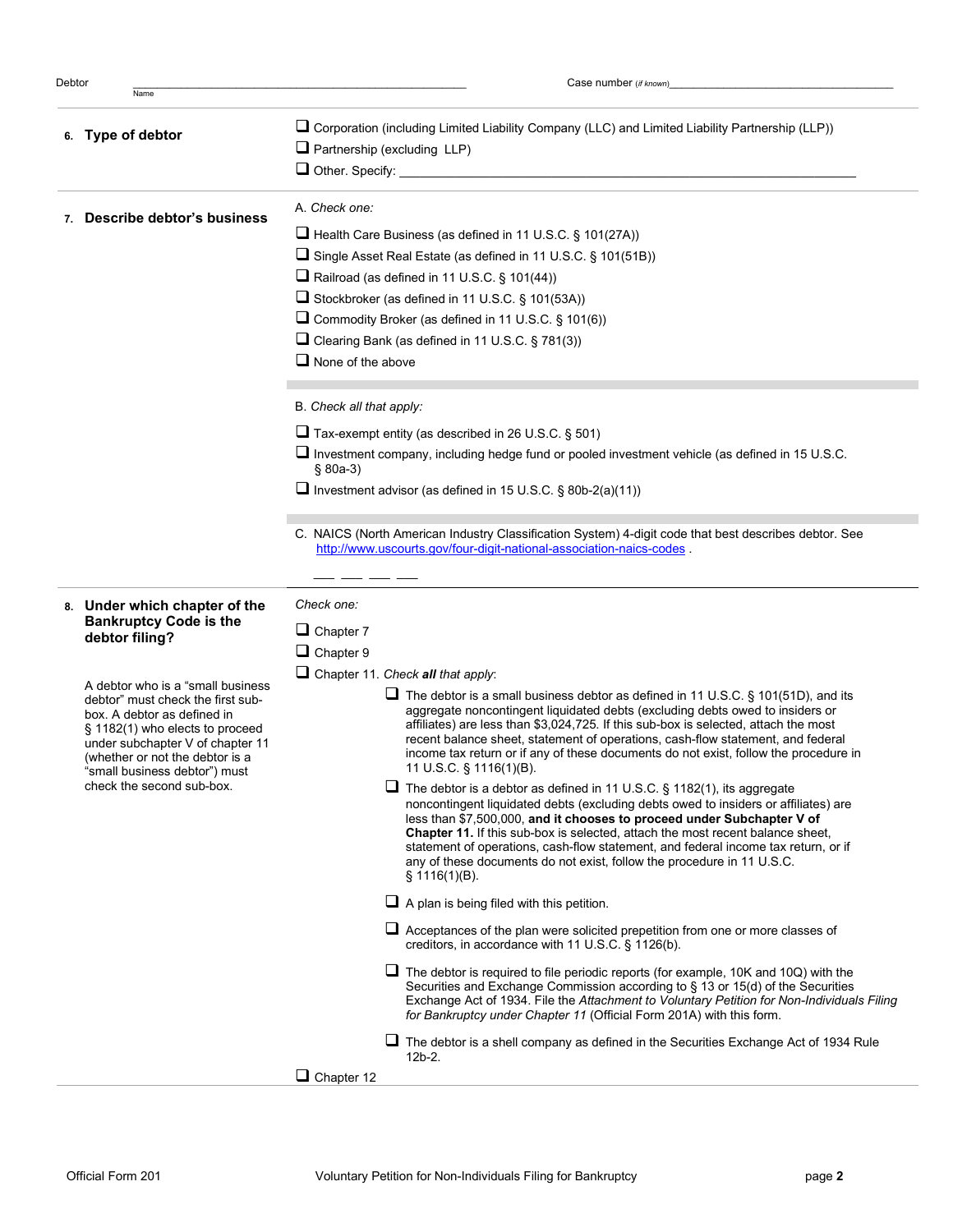| Debtor<br>Name                                                                                                                                       |                                                                                                                                                                                                                                                                                                                                                                                                                                                                                                                                                                                                                                                                                                                                                                                                                                                                       | Case number (if known)                                                                                         |                                                                                                                                                                                                                                                                                                                                                  |  |  |
|------------------------------------------------------------------------------------------------------------------------------------------------------|-----------------------------------------------------------------------------------------------------------------------------------------------------------------------------------------------------------------------------------------------------------------------------------------------------------------------------------------------------------------------------------------------------------------------------------------------------------------------------------------------------------------------------------------------------------------------------------------------------------------------------------------------------------------------------------------------------------------------------------------------------------------------------------------------------------------------------------------------------------------------|----------------------------------------------------------------------------------------------------------------|--------------------------------------------------------------------------------------------------------------------------------------------------------------------------------------------------------------------------------------------------------------------------------------------------------------------------------------------------|--|--|
| 9. Were prior bankruptcy cases<br>filed by or against the debtor<br>within the last 8 years?                                                         | $\Box$ No                                                                                                                                                                                                                                                                                                                                                                                                                                                                                                                                                                                                                                                                                                                                                                                                                                                             |                                                                                                                |                                                                                                                                                                                                                                                                                                                                                  |  |  |
| If more than 2 cases, attach a<br>separate list.                                                                                                     |                                                                                                                                                                                                                                                                                                                                                                                                                                                                                                                                                                                                                                                                                                                                                                                                                                                                       |                                                                                                                | District $\frac{1}{\text{M}_1 \cdot \text{DD} / Y + Y + Y}$ Case number                                                                                                                                                                                                                                                                          |  |  |
| 10. Are any bankruptcy cases<br>pending or being filed by a<br>business partner or an<br>affiliate of the debtor?<br>List all cases. If more than 1, | $\Box$ No                                                                                                                                                                                                                                                                                                                                                                                                                                                                                                                                                                                                                                                                                                                                                                                                                                                             | District Partners and Contract and Contract of the Contract of the Contract of the Contract of the Contract of | When<br>MM / DD / YYYY                                                                                                                                                                                                                                                                                                                           |  |  |
| attach a separate list.<br>11. Why is the case filed in this<br>district?                                                                            | Check all that apply:<br>district.                                                                                                                                                                                                                                                                                                                                                                                                                                                                                                                                                                                                                                                                                                                                                                                                                                    |                                                                                                                | $\Box$ Debtor has had its domicile, principal place of business, or principal assets in this district for 180 days<br>immediately preceding the date of this petition or for a longer part of such 180 days than in any other<br>□ A bankruptcy case concerning debtor's affiliate, general partner, or partnership is pending in this district. |  |  |
| 12. Does the debtor own or have<br>possession of any real<br>property or personal property<br>that needs immediate<br>attention?                     | $\Box$ No<br>□ Yes. Answer below for each property that needs immediate attention. Attach additional sheets if needed.<br>Why does the property need immediate attention? (Check all that apply.)<br>$\Box$ It poses or is alleged to pose a threat of imminent and identifiable hazard to public health or safety.<br>What is the hazard? The contract of the contract of the contract of the contract of the contract of the contract of the contract of the contract of the contract of the contract of the contract of the contract of the contra<br>$\Box$ It needs to be physically secured or protected from the weather.<br>$\Box$ It includes perishable goods or assets that could quickly deteriorate or lose value without<br>attention (for example, livestock, seasonal goods, meat, dairy, produce, or securities-related<br>assets or other options). |                                                                                                                |                                                                                                                                                                                                                                                                                                                                                  |  |  |
|                                                                                                                                                      | Where is the property?                                                                                                                                                                                                                                                                                                                                                                                                                                                                                                                                                                                                                                                                                                                                                                                                                                                | Number<br>Street<br>City                                                                                       | State ZIP Code                                                                                                                                                                                                                                                                                                                                   |  |  |
|                                                                                                                                                      | Is the property insured?<br>$\Box$ No<br>❏<br>Contact name<br>Phone                                                                                                                                                                                                                                                                                                                                                                                                                                                                                                                                                                                                                                                                                                                                                                                                   |                                                                                                                |                                                                                                                                                                                                                                                                                                                                                  |  |  |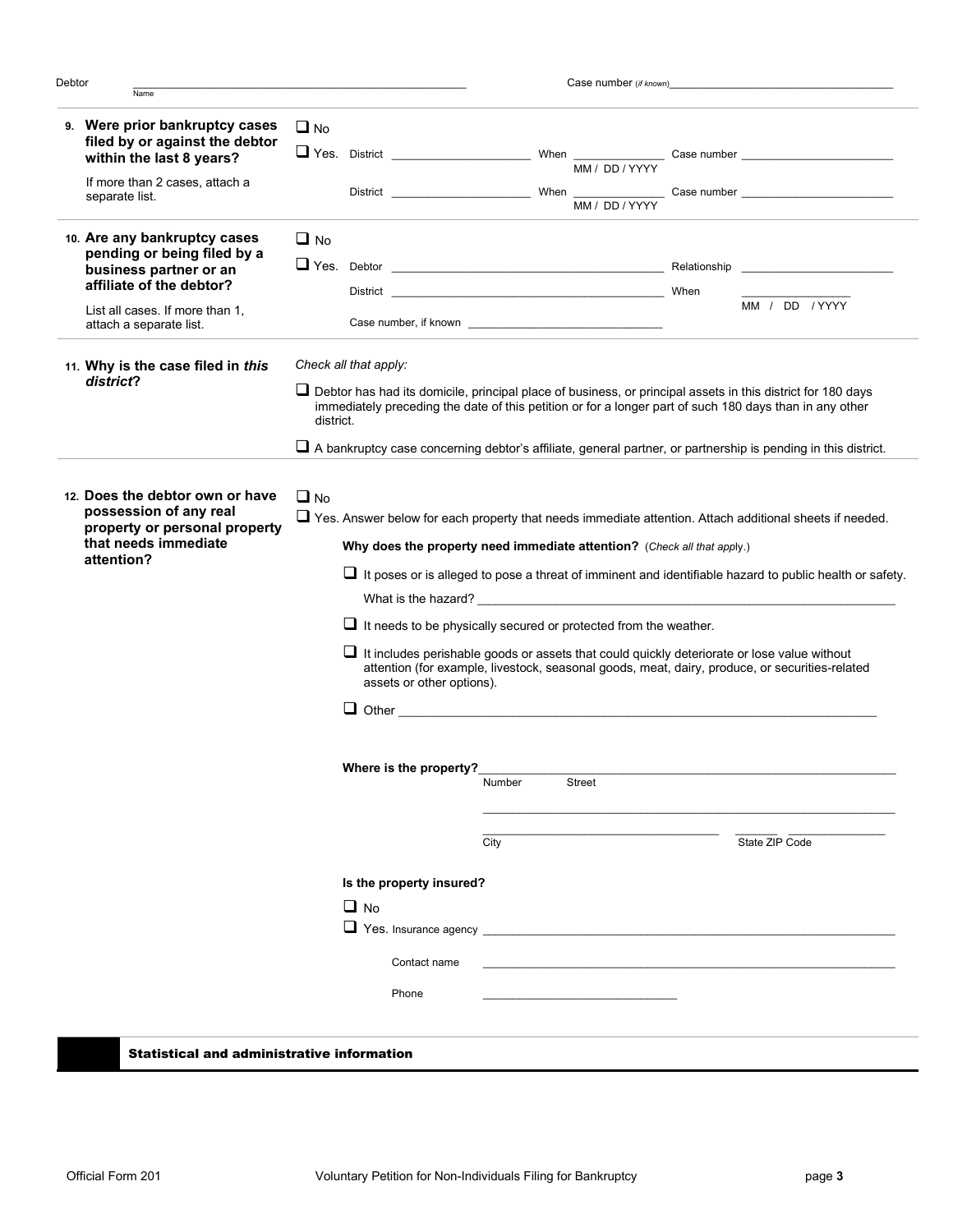| 13. Debtor's estimation of           | Check one:                                                                                                             |                                                                                                                                         |                                                                                                                                                                                                                                |  |  |
|--------------------------------------|------------------------------------------------------------------------------------------------------------------------|-----------------------------------------------------------------------------------------------------------------------------------------|--------------------------------------------------------------------------------------------------------------------------------------------------------------------------------------------------------------------------------|--|--|
| available funds                      |                                                                                                                        | $\Box$ Funds will be available for distribution to unsecured creditors.                                                                 |                                                                                                                                                                                                                                |  |  |
|                                      | $\Box$ After any administrative expenses are paid, no funds will be available for distribution to unsecured creditors. |                                                                                                                                         |                                                                                                                                                                                                                                |  |  |
|                                      | $\Box$ 1-49                                                                                                            | $\Box$ 1,000-5,000                                                                                                                      | $\Box$ 25,001-50,000                                                                                                                                                                                                           |  |  |
| 14. Estimated number of<br>creditors | $\Box$ 50-99                                                                                                           | $\Box$ 5,001-10,000                                                                                                                     | $\Box$ 50,001-100,000                                                                                                                                                                                                          |  |  |
|                                      | $\Box$ 100-199                                                                                                         | $\Box$ 10,001-25,000                                                                                                                    | $\Box$ More than 100,000                                                                                                                                                                                                       |  |  |
|                                      | $\Box$ 200-999                                                                                                         |                                                                                                                                         |                                                                                                                                                                                                                                |  |  |
|                                      | $\Box$ \$0-\$50,000                                                                                                    | $\Box$ \$1,000,001-\$10 million                                                                                                         | $\Box$ \$500,000,001-\$1 billion                                                                                                                                                                                               |  |  |
| 15. Estimated assets                 | $\Box$ \$50,001-\$100,000                                                                                              | $\Box$ \$10,000,001-\$50 million                                                                                                        | $\Box$ \$1,000,000,001-\$10 billion                                                                                                                                                                                            |  |  |
|                                      | $\Box$ \$100,001-\$500,000                                                                                             | $\Box$ \$50,000,001-\$100 million                                                                                                       | $\Box$ \$10,000,000,001-\$50 billion                                                                                                                                                                                           |  |  |
|                                      | $\Box$ \$500,001-\$1 million                                                                                           | $\Box$ \$100,000,001-\$500 million                                                                                                      | $\Box$ More than \$50 billion                                                                                                                                                                                                  |  |  |
|                                      | $\Box$ \$0-\$50,000                                                                                                    | $\Box$ \$1,000,001-\$10 million                                                                                                         | $\Box$ \$500,000,001-\$1 billion                                                                                                                                                                                               |  |  |
| 16. Estimated liabilities            | $\Box$ \$50,001-\$100,000                                                                                              | $\Box$ \$10,000,001-\$50 million                                                                                                        | $\Box$ \$1,000,000,001-\$10 billion                                                                                                                                                                                            |  |  |
|                                      | $\Box$ \$100,001-\$500,000                                                                                             | $\Box$ \$50,000,001-\$100 million                                                                                                       | $\Box$ \$10,000,000,001-\$50 billion                                                                                                                                                                                           |  |  |
|                                      | $\Box$ \$500,001-\$1 million                                                                                           | $\Box$ \$100,000,001-\$500 million                                                                                                      | $\Box$ More than \$50 billion                                                                                                                                                                                                  |  |  |
|                                      | <b>Request for Relief, Declaration, and Signatures</b>                                                                 | WARNING -- Bankruptcy fraud is a serious crime. Making a false statement in connection with a bankruptcy case can result in fines up to |                                                                                                                                                                                                                                |  |  |
| authorized representative of         | petition.                                                                                                              | \$500,000 or imprisonment for up to 20 years, or both. 18 U.S.C. §§ 152, 1341, 1519, and 3571.                                          |                                                                                                                                                                                                                                |  |  |
| debtor                               |                                                                                                                        | I have been authorized to file this petition on behalf of the debtor.                                                                   |                                                                                                                                                                                                                                |  |  |
|                                      | correct.                                                                                                               |                                                                                                                                         |                                                                                                                                                                                                                                |  |  |
| 17. Declaration and signature of     |                                                                                                                        | I declare under penalty of perjury that the foregoing is true and correct.                                                              |                                                                                                                                                                                                                                |  |  |
|                                      | Executed on<br>MM / DD / YYYY                                                                                          |                                                                                                                                         |                                                                                                                                                                                                                                |  |  |
|                                      | Х                                                                                                                      |                                                                                                                                         |                                                                                                                                                                                                                                |  |  |
|                                      | Signature of authorized representative of debtor                                                                       | Printed name                                                                                                                            | The debtor requests relief in accordance with the chapter of title 11, United States Code, specified in this<br>I have examined the information in this petition and have a reasonable belief that the information is true and |  |  |

Debtor \_\_\_\_\_\_\_\_\_\_\_\_\_\_\_\_\_\_\_\_\_\_\_\_\_\_\_\_\_\_\_\_\_\_\_\_\_\_\_\_\_\_\_\_\_\_\_\_\_\_\_\_\_\_\_ Case number (*if known*)\_\_\_\_\_\_\_\_\_\_\_\_\_\_\_\_\_\_\_\_\_\_\_\_\_\_\_\_\_\_\_\_\_\_\_\_\_